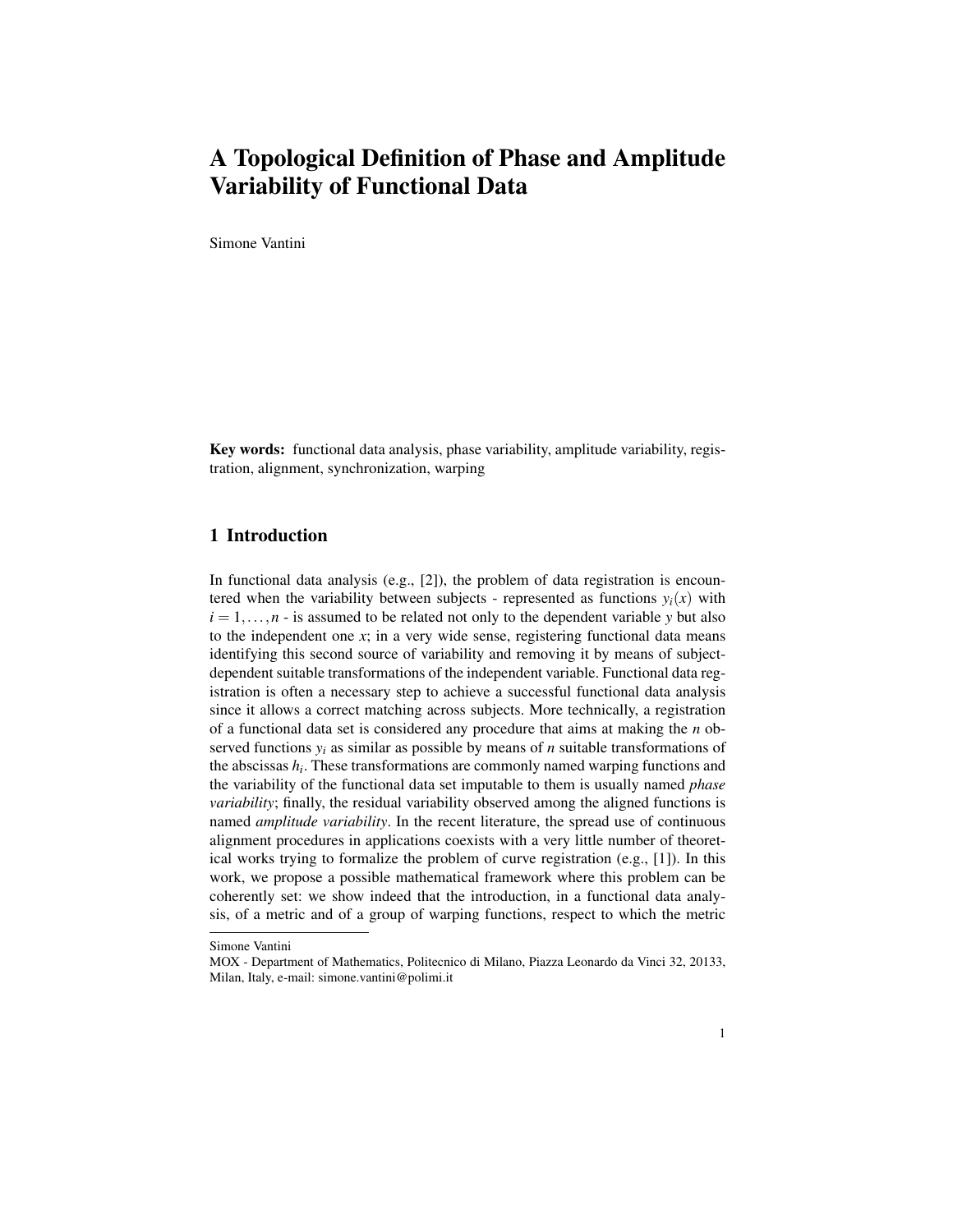is invariant, enables a sound and not ambiguous definition of phase and amplitude variability. Indeed in this framework, we prove that the analysis of a continuouslyregistered functional data set can be re-interpreted as the analysis of a set of suitable equivalence classes associated to original functions and induced by the group of the warping functions.

### 2 Functional Data Registration Revisited

To obtain this coherent formalization of the problem of registration some basic properties, of the set *F* which the functional data belong to, and of the set *W* of warping functions, are demanded:

- a)  $F = \{ f : \Omega \subseteq \mathbb{R}^p \longrightarrow \Psi \subseteq \mathbb{R}^q \}$  is a metric space according to a metric  $d : F \times$  $F \longrightarrow \mathbf{R}_{0}^{+},$
- b) *W* is a subgroup with respect to ordinary composition  $\circ$  of the group of the continuous automorphisms:  $\Omega \subseteq \mathbf{R}^p \longrightarrow \Omega \subseteq \mathbf{R}^p$ ;
- c)  $\forall f \in F$  and  $\forall h \in W$  we have that  $f \circ h \in F$ ;
- d) Given any couple of elements  $f_1, f_2 \in F$  and an element  $h \in W$ , the distance between  $f_1$  and  $f_2$  is invariant under the composition of  $f_1$  and  $f_2$  with  $h$ , i.e.:

$$
d(f_1, f_2) = d(f_1 \circ h, f_2 \circ h); \tag{1}
$$

we will refer to this property as *W -invariance* of *d*.

Thanks to properties (a)-(d), it is possible to define a semi-metric  $d_W : F \times F \longrightarrow \mathbf{R}^+_0$ that is jointly determined by the metric  $d$  and the group  $W$  ([3]):

#### Theorem 1 (Definition of the semi-metric  $d_W$ ).

*Under properties (a)-(d),*  $d_W(f_1, f_2) := \min_{h_1, h_2 \in W} d(f_1 \circ h_1, f_2 \circ h_2)$ , when defined, *is a semi-metric.*

Sufficient conditions for the existence of the minimum are reported in [3]. Like any other semi-metric,  $d_W$  induced a partition of the space  $F$  in to a quotient set that we will indicate as  $\mathscr{F}$ . The *W*-invariance of the original metric *d* provides a bijective correspondence between the equivalence classes of the quotient set  $\mathscr F$  and the orbits of the action of the group  $W$  on the set  $F$ . Thus, we can define a metric  $d_{\mathscr{F}}:\mathscr{F}\times\mathscr{F}\longrightarrow\mathbf{R}_{0}^{+}$  on  $\mathscr{F}$  that is consistent with the original metric *d* on *F* ([3]); let  $[f]$  indicate the equivalence class of  $\mathscr F$  which  $f$  belongs to:

#### Theorem 2 (Definition of the metric  $d_{\mathscr{F}}$ ).

*Under properties (a)-(d),*  $d_{\mathscr{F}}([f_1],[f_2]) := d_W(f_1,f_2)$ *, <i>is a metric.* 

We are now going to formalize in this mathematical framework the problem of the registration of a couple of functions  $f_1$  and  $f_2$ .

**Definition 1.** Given  $f_1$  and  $f_2 \in F$  and a minimizing couple  $h_1$  and  $h_2 \in W$  (i.e.  $h_1$ ) and  $h_2$  such that  $d(f_1 \circ h_1, f_2 \circ h_2) = d_{\mathscr{F}}([f_1], [f_2]))$ ,  $\tilde{f}_1 = f_1 \circ h_1$  and  $\tilde{f}_2 = f_2 \circ h_2$  are said *mutually-registered representatives* of  $[f_1]$  and  $[f_2]$ .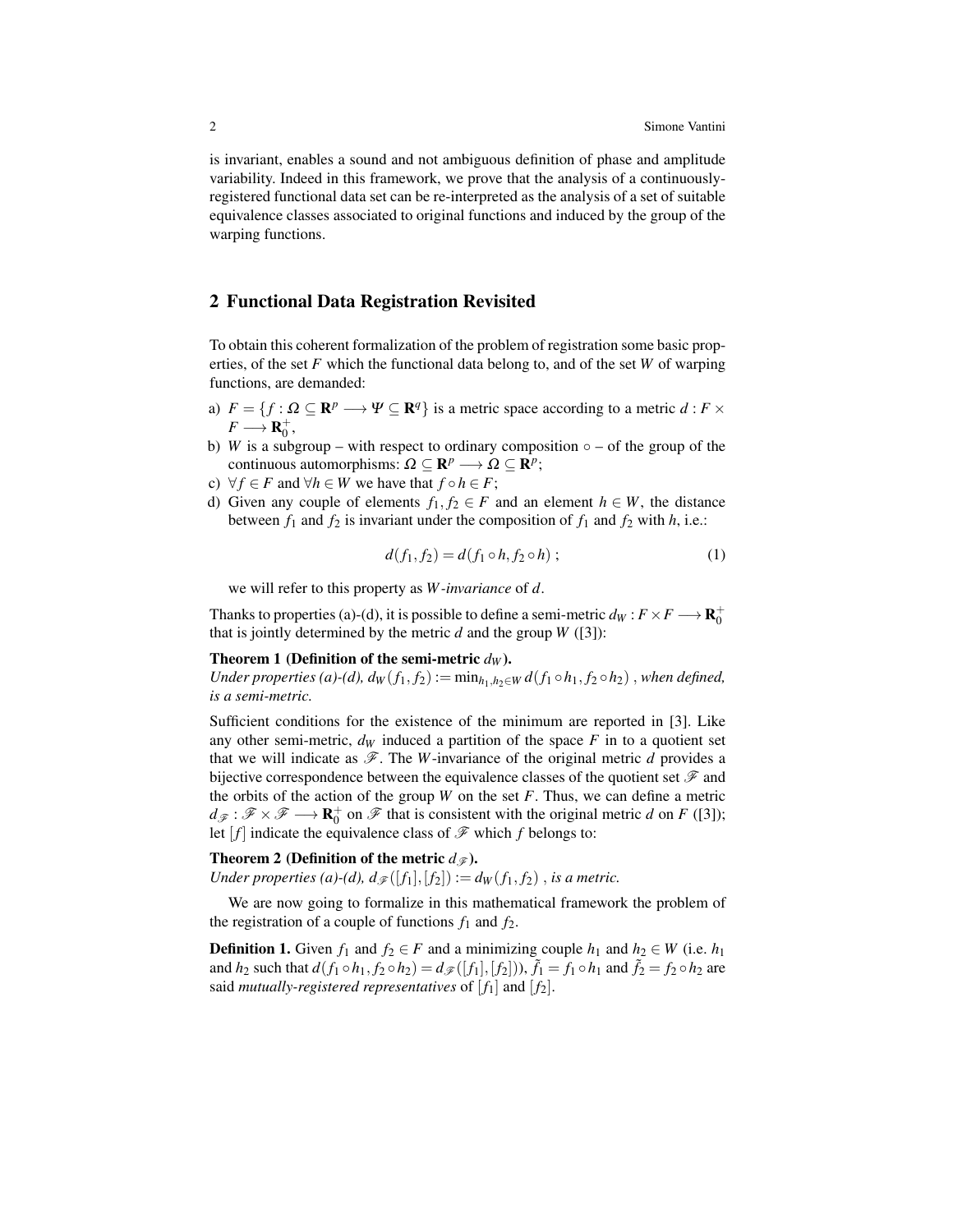A Topological Definition of Phase and Amplitude Variability 3

Note that, since given a couple of elements  $f_1$  and  $f_2 \in F$  there is not a unique minimizing couple  $h_1$  and  $h_2$ , there is not a unique couple  $\tilde{f}_1$  and  $\tilde{f}_2$  of mutuallyregistered representatives of  $[f_1]$  and  $[f_2]$ . It is worth mentioning two certain special couples of mutually-registered representatives of  $[f_1]$  and  $[f_2]$ : the one corresponding to  $h_1 = 1$  and the one corresponding to  $h_2 = 1$ . In the former case  $\tilde{f}_1 = f_1$  while in the latter case  $\tilde{f}_2 = f_2$ .

**Definition 2.** Given a couple  $f_1$  and  $f_2$ , and a couple of mutually-registered representatives  $\tilde{f}_1$  and  $\tilde{f}_2$  such that  $\tilde{f}_1 = f_1$  and  $h_1 = 1$ ,  $\tilde{f}_2$  is said a  $f_1$ -registered repre*sentative* of  $[f_2]$  (or in less formal but more familiar terms  $\tilde{f}_2$  is said a *registered* version of  $f_2$  with respect to  $f_1$ ). We will refer to it as  $\tilde{f}_{2\to 1}$  and to the corresponding warping function as  $h_{2\to 1}$ . The definition of  $\tilde{f}_{1\to 2}$  and  $h_{1\to 2}$  is analogous.

Moreover, since an  $f_1$ -registered representative of  $[f_2]$  is an element  $\in [f_2]$  minimizing the distance with  $f_1$ , we have that:

$$
\tilde{f}_{2\to 1} = \arg\min_{f \in [f_2]} d(f, f_1) \quad \text{and} \quad \tilde{f}_{1\to 2} = \arg\min_{f \in [f_1]} d(f, f_2) ,
$$

with  $d(\tilde{f}_{1\to 2}, f_2) = d(f_1, \tilde{f}_{2\to 1}) = d_{\mathscr{F}}([f_1], [f_2])$ . According to this framework, registering a function  $f_1 \in F$  with respect to a function  $f_2 \in F$  - according to a metric *d* and a class of warping functions *W* - simply means replacing  $f_1$  with  $\tilde{f}_{1\rightarrow 2}$ .

The introduction of a quotient set  $\mathcal F$  over  $F$  (dependent on the choices for  $d$ and *W*) is the key to a clear and not ambiguous definition of *Phase Variability* and *Amplitude Variability*. We are quite sure to meet the heuristic sense of many authors, by defining the phase variability as the one that can occur between functions  $\in$ *F* belonging to the same equivalence class, i.e. the variability within equivalence classes (in this case,  $d_{\mathscr{F}}([f_1], [f_2]) = 0$ ). Coherently, the amplitude variability is the variability between functions not belonging to the same equivalence class and not imputable to phase variability, i.e. the variability between equivalence classes (in this case we have  $d_{\mathscr{F}}([f_1], [f_2]) = d(f_1, f_2)$ .

In the same framework, it is straightforward to define the registration of a set  $\{f_i\}_{i=1,2,...,n}$  with respect to a target function  $f_0$ . Indeed registering the set  ${f_i}_{i=1,2,...,n}$  with respect to  $f_0$  means replacing the set  ${f_i}_{i=1,2,...,n}$  with the set  ${\{\tilde{f}_i\}_{i=1,2,...,n}}$  (or simply  ${\{\tilde{f}_i\}_{i=1,2,...,n}}$ ) whose distances to  $f_0$  are minimal over the relevant equivalence classes:

$$
\{f_i\}_{i=1,2,...,n} \longmapsto \{\tilde{f}_i = \arg\min_{f \in [f_i]} d(f_0,f)\}_{i=1,2,...,n}.
$$

In other words, registering the set  $\{f_i\}_{i=1,2,...,n}$  with respect to  $f_0$  consists in finding in  $[f_1], [f_2], \ldots, [f_n], n$  functions that are the closest to  $f_0$  respectively.

Given the fact that  $0 \le d\mathcal{F}([f_1], [f_2]) \le d(f_1, f_2)$ , we can define an amplitudeto-total variability ratio bounded between 0 and 1, useful in practical situations, measuring to what extent phase and amplitude variability contribute to total variability:

$$
\alpha^2 = \frac{\sum_{i=1}^n d_{\mathscr{F}}^2([f_i],[f_0])}{\sum_{i=1}^n d^2(f_i,f_0)};
$$